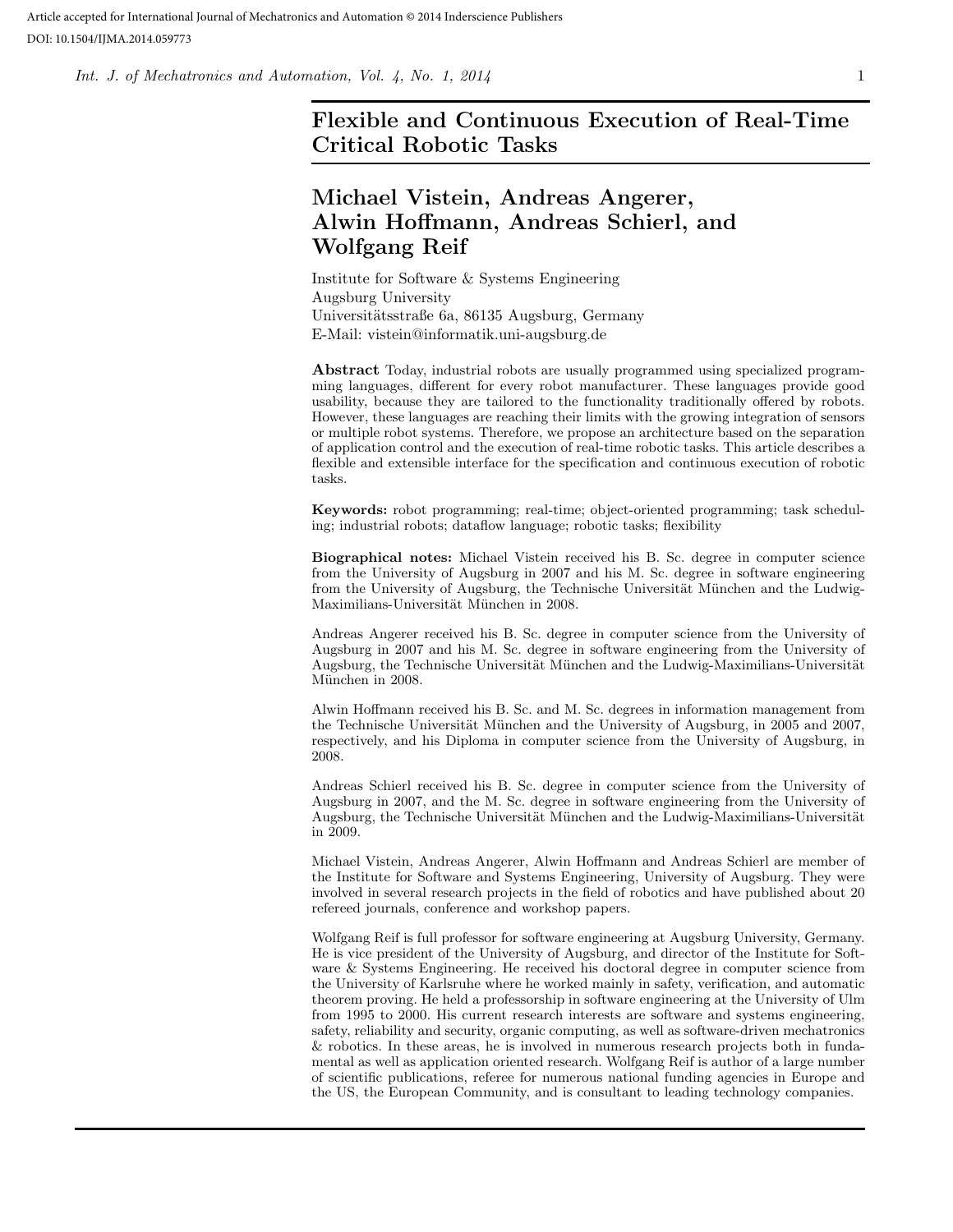## 1 Introduction

Industrial robots can be used in very different work scenarios, from welding or gluing to quality assurance. In order to achieve such a broad variety, a flexible way of programming is required. However, most industrial robots today are programmed using proprietary languages provided by robot manufacturers. These languages show their limitations when the application scenario reaches a certain complexity. To overcome this, researchers have developed a variety of approaches and frameworks. A quite popular general approach employs a three-tiered system structure (Bonasso et al., 1995) that separates the layers Planning, Execution and Behavioral Control of robot task structures.

Within the research project SoftRobot, a software architecture has been created that enables programming complex real-time critical industrial robot applications in Java. Using this popular and wide-spread language gives robot developers access to a great ecosystem of libraries and development tools as well as a large community that actively brings forward the language and its extensions. To support the inevitable hard real-time requirements of robot control (e.g. for achieving high precision and exact synchronization between robots and its tools), the SoftRobot architecture relies on a so-called Robot Control Core (RCC) for Behavioral Control. Execution and Planning are handled by the Java-based Robotics API and applications running on top of it.

In this work, we focus on the interface to the RCC, the Realtime Primitives Interface (RPI). This interface accepts so called primitive nets, which are tasks specified in a dataflow language. Such real-time tasks are equivalent to robot behaviors or a combination of such behaviors. The object-oriented Robotics API includes a transformation layer for mapping high-level robot tasks to dynamically generated dataflow-based commands in RPI. This transformation is transparent to the application developer.

The advantages of using a general-purpose programming language have been identified earlier. The RCCL project (Hayward and Paul, 1986) for the C language and the PasRo project (Blume and Jakob, 1986) for Pascal are very early examples. Since object-oriented languages are more and more popular, robot-specific libraries have also been implemented using these languages. Examples are ZERO++ (Pelich and Wahl, 1997), MRROC++ (Zieliński, 1997), RIPE (Miller and Lennox, 1990), the Robotics Platform (Loffler et al., 2004) and SIMOO-RT (Becker and Pereira, 2002). However, the level of abstraction of these frameworks is not as high as when using traditional robot programming languages, so a profound knowledge of real-time programming is required.

At the beginning of the SoftRobot project, many common use-cases for industrial robots have been examined. It could be noticed that in almost all use-cases not the whole application requires hard real-time, but only certain parts of the application. For example, every single motion needs real-time for a smooth trajectory, or tools need to be synchronized to the motion path. Between two motions, usually a short break is acceptable (although not desirable for lower cycle-times). Therefore we decided that the overall control flow of a robotics application can be performed using a standard programming language, and only the real-time critical tasks must be specified by other means.

In certain cases however, it is necessary or desirable to switch instantaneously between two task in a realtime critical way. A typical example is moving a robot to a certain goal while concurrently planning subsequent movements. Once a movement command has finished (in a possibly unstable state, e.g. with the robot moving at high speed), a newly planned motion command should immediately take control of the robot retaining stable control. Such a real-time critical transition between robot behaviors is also tackled in several existing robot control systems: ORCCAD by Borrelly et al. (1998) contains formally verified mechanisms that guarantee minimal latency for e.g. the transitions between sequential robot behaviors. TCA (Simmons, 1992) provides a mechanism for synchronization of planning and execution steps in a message based control system. In MiRPA (Finkemeyer et al., 2003), transitions between skill primitives preserve the system stability as well, while MRROC $++$  (Zieliński and Winiarski, 2010) supports a seamless takeover of a preceding motion instruction. Other popular robot control frameworks like Orocos (Smits et al., 2009) require the application developer to implement mechanisms for real-time critical transition between robot behaviors if required, while some frameworks like ROS (Quigley et al., 2009) do not provide real-time support at all.

This article is a revised and extended version of a paper entitled "Instantaneous Switching between Real-Time Commands for Continuous Execution of Complex Robotic Tasks" presented at 2012 IEEE International Conference on Mechatronics and Automation, August 5- 8 2012, Chengdu, China (c.f. Vistein et al., 2012). The article proposes a generic interface for specifying robotic tasks with a mechanism for real-time critical switching from one running command to dynamically loaded subsequent commands. Section 2 discusses some requirements which have been essential for the design of the SoftRobot architecture, which is explained in Section 3. The static structure of the interface between high-level programming and low-level robot control, the Realtime Primitives Interface, is described in Section 4 and is followed by a description of the run-time behavior of commands specified using this language in Section 5. Examples illustrating the previously described interface are shown in Section 6. The requirements of the architecture which have been identified at the beginning of the article are recapitulated in Section 7 and their satisfaction by the proposed design is evaluated. In Section 8 a reference implementation of the SoftRobot architecture is explained. The article is finally concluded with Section 9.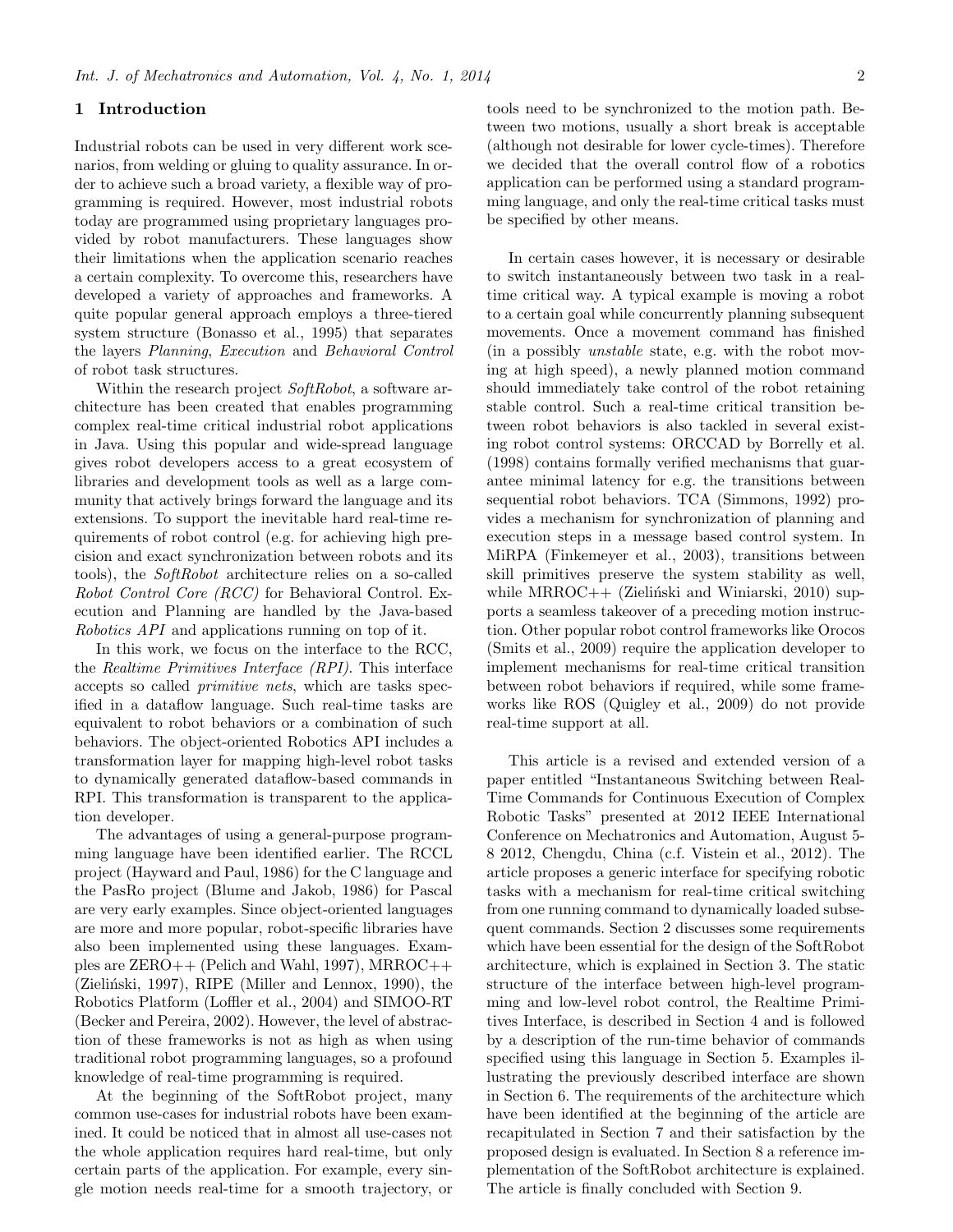## 2 Requirements

The main goal of the SoftRobot project was to introduce modern methods of software engineering into the domain of industrial robotics. In this domain, the programming languages and tools are traditionally provided by the robot manufacturers, and each manufacturer employs its own set of languages and tools. These languages are tailored to the needs of industrial robotics: They support features unique to robotics, such as special motion commands, I/O commands or actions triggered by path positions. They support real-time operations while still being abstract enough not to bother the developer with details. However, these languages usually are based on rather old concepts. Because each manufacturer has to advance the development of their language in-house, the languages could not evolve with the same speed as other general-purpose languages, and therefore modern methods of software-engineering such as object-oriented design or service-oriented architectures are not possible or very hard to implement.

Just substituting the special languages by an existing general-purpose language is not possible. Most generalpurpose languages lack support for real-time programming, which is essential in the robotics domain. A common requirement is that operations of robot tools must be triggered at exact points in space or time, e.g. a welding torch must be turned on once the robot has reached a certain point. Even a single motion is real-time critical, because motions are usually interpolated at a high frequency, and each interpolation step must be accurately processed to guarantee a smooth motion.

Besides the reqirement for real-time programming, the design of the architecture in the SoftRobot project and the Java-based Robotics API has been influenced by the following requirements:

- 1. Usability. Traditional programming languages for robots provide a very abstract interface to the developer. Therefore, developers should have a intuitive programming interface and especially should not have to care about real-time issues.
- 2. Multi robot systems. It should be possible to control several robots using a single program.
- 3. Sensor support. It should be possible to integrate sensors e.g. for sensor-controlled motions.
- 4. Extensibility. The system should not be limited to a predefined set of robots, sensors, algorithms, etc., but rather be flexible and extensible.
- 5. Special industrial robotics concepts. Besides standard motions, also special features for the industrial robotics domain should be supported. Two examples are force manipulation and motion blending.

The two special industrial robotics concepts of force manipulation and motion blending are explained more in detail in the following sections.



Figure 1 Motion blending

#### 2.1 Force Manipulation

In robotics, manipulation or assembly tasks (Brock et al., 2008) are getting more and more important. However, these tasks are very challenging due to the necessity to handle uncertainty and to perform these tasks reliably despite of low tolerances of assembled products (cf. the peg-in-hole insertion problem). Hence, compliant motions are used for assembly because such motions are constrained by the contact between some part held by the robot and other parts in the environment, which reduces uncertainty.

The goal of compliant motions is to establish a contact force between the robot (or its held part) and the environment. The decision of how to proceed, i.e. which is the next motion command to issue, is usually made depending on the measured force and torque (c.f. Finkemeyer et al., 2003). Because of the robot's contact to the environment, the system should never be out of active control and, due to safety reasons, should be able to react to sudden events.

### 2.2 Motion Blending

To achieve high throughput, the idle time of an industrial robot should be as low as possible. Therefore, commercial programming languages for industrial robots like the KUKA Robot Language (KRL) or RAPID from ABB support *motion blending*, which allows the robot to start the next motion before the last one has finished. Using this feature, the time required for deceleration and acceleration can be avoided at the price that the intermediate point is not exactly reached. This is perfectly acceptable e.g. for auxiliary points which help the robot to avoid obstacles. Fig. 1 shows example trajectories for two linear motions from A to C and from C to E. If motion blending is not desired, the solid black line will be used as trajectory and the robot will temporarily come to halt at C. If motion blending is used (dashed line), the robot will leave the linear path at some point B and rejoin the linear path on some other point D without the need to halt.

# 3 Solution: The SoftRobot Architecture

To fulfill all requirements posted in Section 2, a two tier architecture as depicted in Figure 2 has been introduced by Hoffmann et al. (2009). By separating the Robot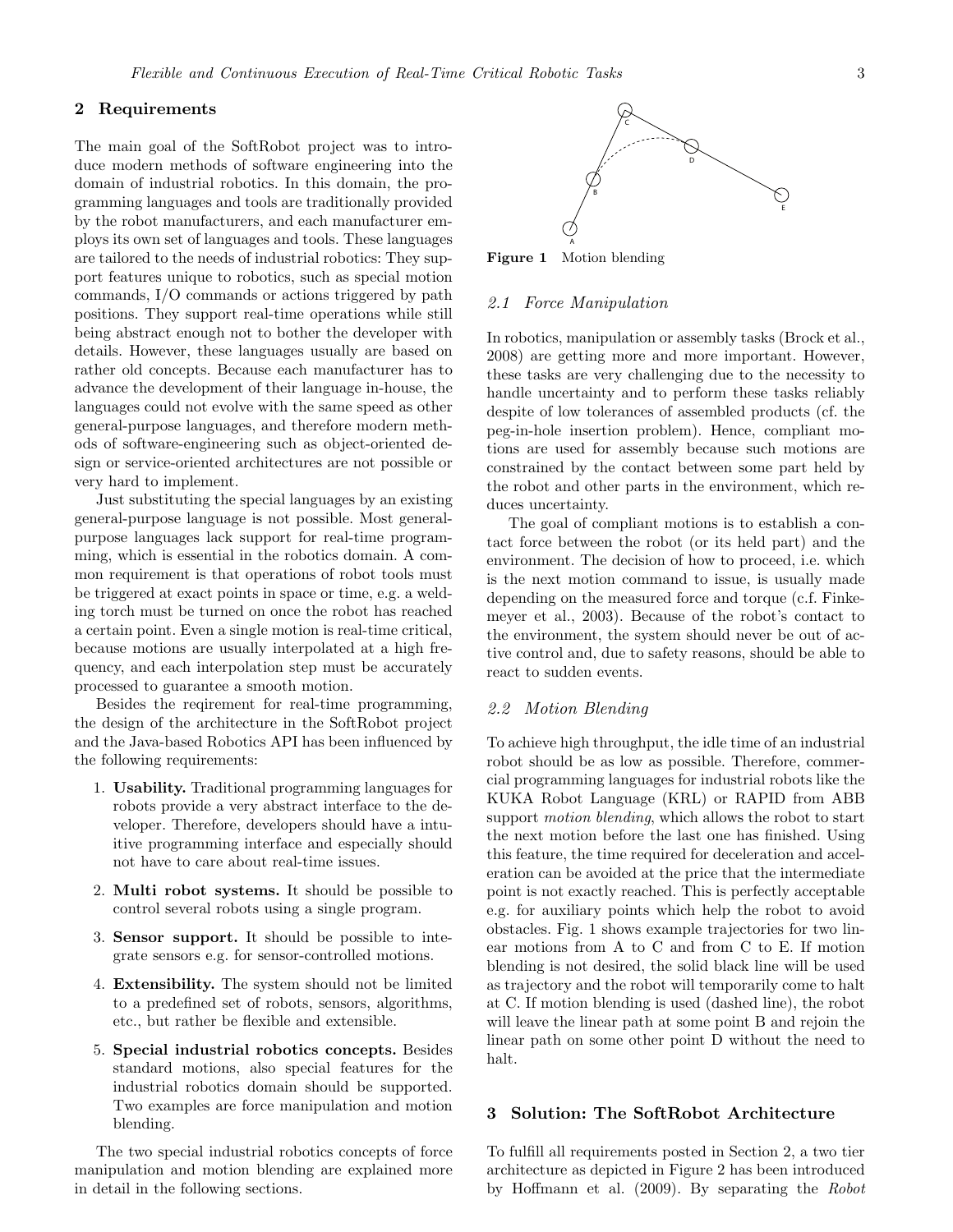

Figure 2 SoftRobot architecture

Control Core (RCC), written in  $C++$  and the Robotics API, written in Java, it is possible to use a generalpurpose programming language (Java directly on top of the Robotics API, but also e.g.  $C#$  using IKVM.NET) also for programming industrial robots. This is possible, because applications do not inherently require real-time for the application logic, but only for parts of the program like motions or tools actions. One of the big benefits of modern object-oriented programming languages is the integrated memory management (e.g. garbage collection, array bounds checks, ...), which has always been a major cause for bugs in applications.

# 3.1 Robot Control Core

The Robot Control Core takes care of all real-time critical parts of the robotics systems and provides a flexible, generic interface, the Realtime Primtives Interface (RPI), to the upper layer, the Robotics API. RPI is a dataflow based language, consisting of basic calculation modules (called primitives), which can be combined to form primitive nets. The Robotics API automatically creates such primitive nets (c.f. Schierl et al., 2012b) which then are transferred to the Robot Control Core for execution. Once the Robot Control core has fully received such a primitive net, it deterministically executes all contained primitives, hence guaranteeing real-time characteristics.

Besides the basic calculation blocks, the Robot Control Core also needs to implement device specific drivers to communicate with sensors and actuators. Those drivers also need to be implemented in C++ for realtime requirements. Actuator drivers expect to receive set-points (e.g. position, velocity, acceleration) at a high frequency (usually 1 kHz) from a running primitive net. Sensor drivers provide (raw or processed) sensor data also at a high frequency for further processing within a primitive net.

## 3.2 Robotics API

The Robotics API consists of two layers, the Command Layer, which is directly communicating with the Robot Control Core, and an additional Activity Layer which provides more convenient access to the most common functions of the Robotics API. The Command Layer has a very abstract model of robotic tasks, which consists of Actions which can be performed by Actuators. Assigning an Action to an Actuator yields a Command, which can be executed. Actions can be for example a Point-to-Point (PTP) motion, and an Actuator can be a specific type of robot. Actuators need a corresponding driver and primitives in the Robot Control Core, whereas Actions usually map to a set of calculation primitives in the RCC which together form the requested action. Using an event mechanism, multiple commands can be combined e.g. to perform tool operations based on sensor data.

The Command Layer provides a very generic, flexible and extensible interface for writing arbitrarily complex applications. It is mainly designed for system integrators who want to integrate new products into the system. The Activity Layer wraps commonly used functions into more simple Java methods and is therefore targeted at robot-application developers. More details about the Robotics API can be found in Angerer et al. (2010).

## 4 Realtime Primitives Interface

The Realtime Primitives Interface provides a generic interface to (real-time) robot controllers. It allows a very flexible specification of complex commands for multiple robotic devices from a high-level programming interface, such as the Robotics API. These commands can be executed respecting hard real-time constraints. Hence, RPI facilitates the separation of real-time device control and high-level application logic.

RPI is designed as a dataflow language similar to the Lustre (Halbwachs et al., 1991) language, used in the commercial SCADE Suite, and is tailored to industrial robotics. The key building blocks are primitives interconnected with links. Sets of primitives and links can be grouped as fragments, which themselves can be used like primitives. The resulting network of primitives, fragments and links (called primitive net) can be executed by a Robot Control Core. The execution is performed cyclically, i.e. the whole primitive net is evaluated repeatedly at exact intervals. In each cycle it is possible to generate new set-points, therefore hardware can be controlled precisely.

# 4.1 Primitives

The basic calculation blocks in RPI are provided by primitives. These primitives have input and output ports and can be configured using parameters. In each execution cycle, values from the input ports are read, calculations performed and result values written to output ports. Primitives are not required to have both input and output ports, even primitives with no ports at all are syntactically valid. Primitives can encapsulate very different functionality. There are primitives providing very basic support such as logical operators (AND, OR) or mathematical functions (addition, subtraction) as well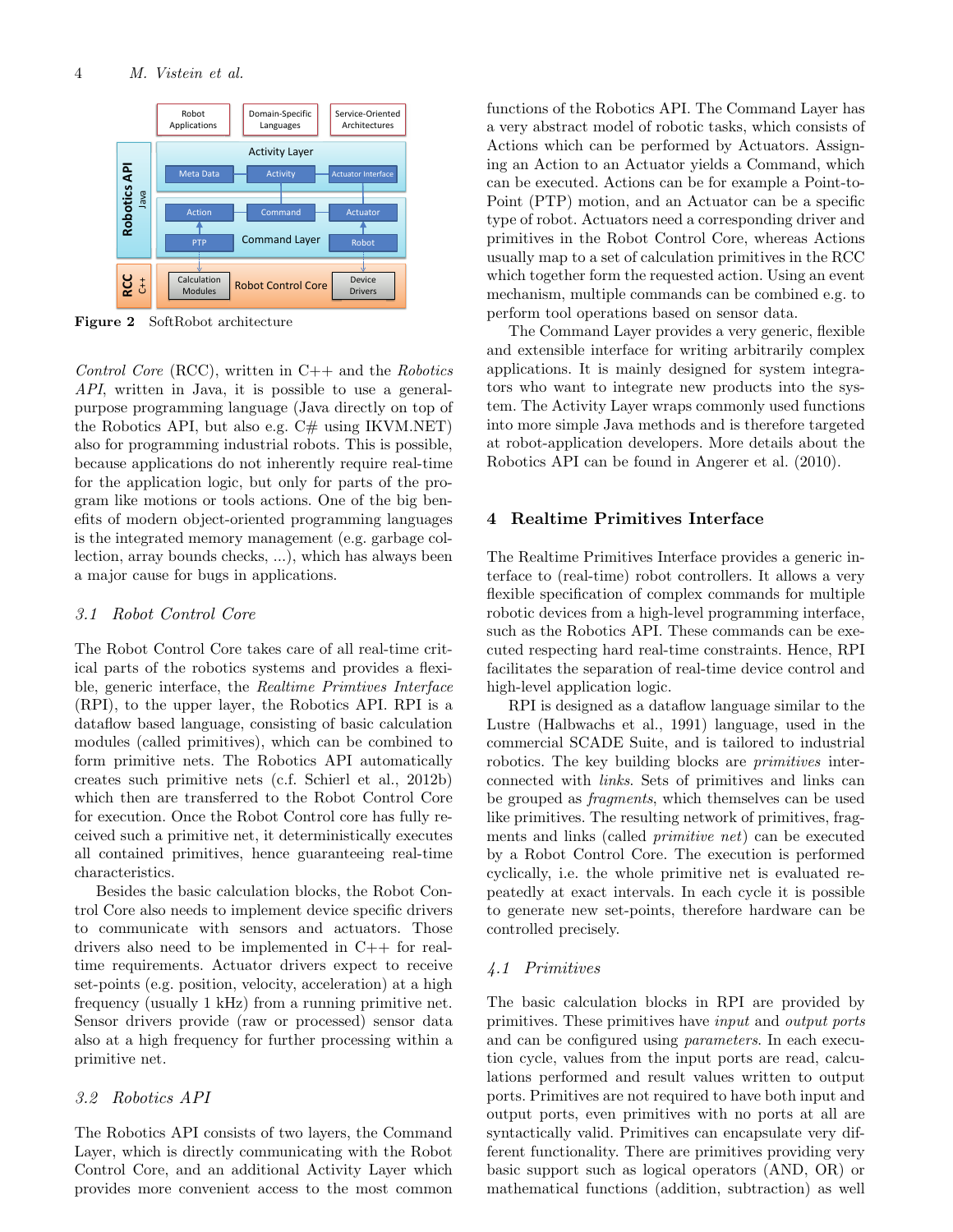as more complex calculation modules which can generate trajectories or calculate (inverse) kinematics. Hardware components are also represented as primitives. Sensors (force/torque sensors, light barriers, etc.) are represented as primitives with output ports only, whereas actuators (robots, conveyor belts, etc.) are represented as primitives with input ports only, with the exception of error outputs.

Input and output ports are typed. The reference implementation in the SoftRobot project supports both basic types such as integer and double, but also complex composed types. Such complex types can for example represent positions in space using X, Y and Z coordinates, or fixed-size arrays of a given type. The used types must be specified completely prior to starting a primitive net (especially the size of arrays), because no memory allocation may happen during execution to guarantee real-time semantics. Each type supports a special null value to signal that no value is available.

Multiple instances of the same primitive can be used in a single primitive net. However, all primitives must ensure that exclusive resources are not used concurrently. For example a primitive representing a single actuator might appear several times in different parts of a primitive net, but only one primitive instance may actively control the hardware in a single execution cycle. The RCC reference implementation supports resource allocation to prevent multiple primitive nets from using the same resources accidentally, and the RCC guarantees that all requested resources will be available once a primitive net has been accepted for execution.

Parameters can be used to configure primitive instances. Actuator primitives for example require a parameter indicating which device instance to control. Parameters can only be set upon specification of a primitive net and are immutable during execution.

Some primitives have an internal state to preserve information (like the current position of a trajectory) during the execution of the primitive net. However, most primitives do not preserve any information for the next primitive net. Transport of information from one primitive net to the next should be done by means of the high-level programming language for maximal flexibility.

# 4.2 Links

Multiple primitives are interconnected using links. Input and output port are typed, and only ports with matching type can be connected. An input port of a primitive can be connected to at most one output port, but several input ports may be connected to a single output port. Both input and output ports may be unconnected, however primitives can require input ports to be connected.

Links may not form cycles, except when using a special Pre primitive. For more details see Section 5.1.

# 4.3 Fragments

Multiple primitives with connecting links can be grouped together into a fragment, which then behaves like any other primitive. Therefore, fragments also have input and output ports, but no parameters. The input ports of a fragment behave like output ports inside the fragment, thus primitives contained in the fragment can connect their input ports to input ports of the fragment. Output ports of the fragment behave like input ports to the inside and can be connected to output ports of primitives contained in the fragment. Because fragments have the same interface as primitives to the outside, they can also be nested into other fragments.

Usually, not all primitives within a primitive net are active at the same time. For example, whenever several motions must be executed by the robot sequentially and with real-time guarantees, all three motions must be represented within the same primitive net. But in this primitive net, it is never possible that more than one motion is active at the same time. To handle such cases within a primitive net, Boolean dataflows are used which tell every primitive using an input port whether or not they are currently active. Primitives need to check this input at the beginning of execution and immediately terminate if they are not supposed to be active. However, every single primitive has to check whether it is active or not, which can cause considerable overhead.

Fragments allow a hierarchical design of primitive nets. Net parts which cannot be active at the same time can be separated into different fragments. If a fragment is disabled using the aforementioned activation dataflow, only the fragment will check its activation state, but none of the contained primitives. For hierarchical primitive nets, this reduces the necessary overhead.

The whole primitive net itself is considered as the root fragment. The root fragment has two distinguished outputs: Those two outputs carry special dataflows for detection of termination and errors (cf. Sec. 5.2).

# 5 Execution

The Realtime Primitives Interface is tailored to the need of robotics applications. This influences the execution semantics, the lifecycle of a single primitive net and also the process of switching from one primitive net to the next.

## 5.1 Execution Semantics

Primitive nets are executed cyclically, i.e. every primitive instance is executed once in each execution cycle. Each primitive must read its input ports, perform all necessary calculations and write the results to the output ports. All primitives are topologically sorted using the links between the primitives, hence new values will propagate throughout the whole primitive net within one execution cycle.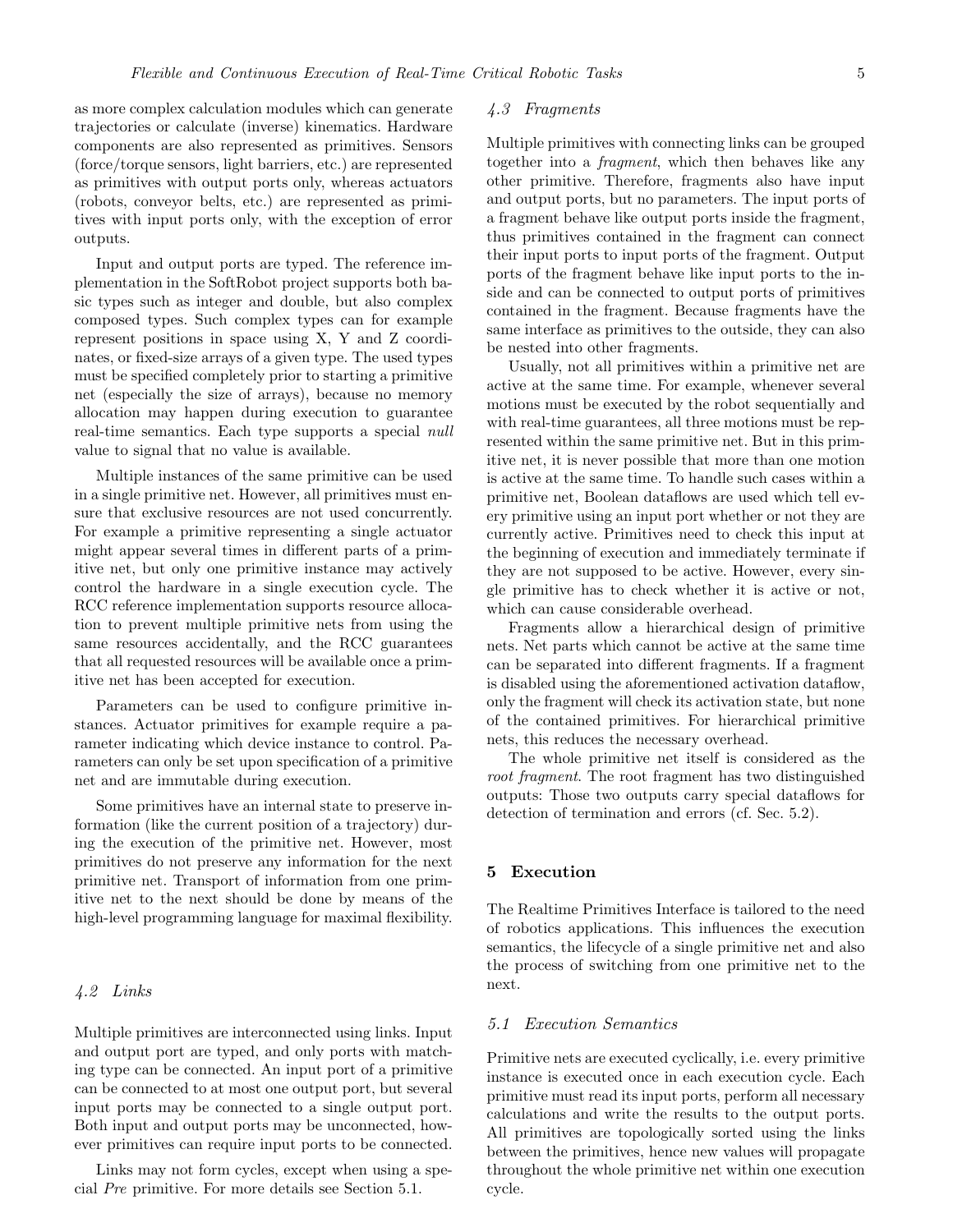

Figure 3 Primitive net lifecycle (dashed items are extensions for net scheduling, c.f. Sect. 5.3)

In order to allow a primitive net to being topologically sorted, links must not form cycles. However, there are use-cases where cycles in the dataflow are inevitable, e.g. for closed-loop control. To accommodate for these cases, a special Pre primitive exists, which deliberately delays the dataflow to the next execution cycle. Links connected to Pre primitives are ignored when the primitive net is topologically sorted, hence cycles with links are allowed if a Pre primitive is inserted at an appropriate position. Pre primitives can also be used inside fragments.

A Robot Control Core can execute multiple primitive nets simultaneously, but those nets must not access the same resources. It is for example possible to control two robots independently with two different primitive nets, but it is not allowed to control a single robot from multiple nets at the same time.

## 5.2 Lifecycle

Primitive nets have a life cycle with several possible states of execution (c.f. Fig. 3):

- Loading The primitive net has been successfully transmitted to the RCC, which is currently loading and preparing all necessary primitives.
- Rejected If the RCC cannot successfully load all necessary modules, the primitive net must be rejected. This can occur for several reasons:
	- The specified primitive is not available at this RCC.
	- A specified parameter of a primitive is invalid, e.g. the specified robot is not available.
	- A required input port of a primitive is not connected.
- Ready The execution environment has successfully instantiated all necessary primitives, and thus, the primitive net is now ready for execution.
- Scheduled The primitive has been scheduled for immediate execution after another primitive net (c.f. Sect. 5.3).
- Running The RCC is currently executing the primitive net and controlling the devices. Unique resources are assigned to this net and cannot be used by any other net.
- Canceling The execution environment initiated the canceling of the primitive net, and the net has the possibility to gracefully stop its execution.
- Terminated The execution of the primitive net has finished. All devices are inactive and unique resources have been made available again.

When a Java application is executed, the Robotics API automatically generates primitive nets and subsequently loads them into the RCC using the operation LOAD(net). First, the Robot Control Core inspects and validates the primitive net (checks for syntactical validity, matching types of linked ports, etc.) and then starts to initialize all necessary primitives. Hence, the net is in state Loading. The operation is asynchronous, i.e. the primitive net does not necessarily have to have finished loading when the operation LOAD returns. The return value is a unique identifier for the net. After the execution environment has finished loading and preparing all necessary modules, the primitive net state changes to Ready. If loading the net fails, it enters state Rejected.

As soon as this change has happened, the operation START(net id) can be called to trigger the execution of the primitive net. If all unique resources are available, the Robot Control Core starts the execution of the primitive net and changes the net's state to Running. Now, the primitive net is evaluated in its determined (topologically sorted) order, i.e. the execution environment must call the primitives and propagate the data from the output ports to the input ports of the next primitive. After all primitives have been executed, devices like robots or tools have been provided with new values for direct hardware control.

Besides, there are two more operations for controlling a running primitive net. The operation CANCEL(net\_id) tries to gracefully stop the specified net, whereas ABORT(net id) immediately stops the execution of the primitive net. The cancel operation is implemented by injecting a Boolean dataflow into the primitive net, which can decide which action to take and eventually terminate.

A primitive net must signal its termination by setting a Boolean dataflow to true which is connected to a designated Termination output port on the root fragment. If a primitive net is canceled, it must also signal termination after finishing. If a primitive net is aborted, no signaling is used, but the primitive net is immediately terminated without notice.

Primitives must guarantee a worst case execution time (WCET) for all operations performed during the Running state of primitive net in order to satisfy realtime requirements of the robotic system. Therefore, all necessary initialization operations such as memory allocation must be performed during the Loading phase.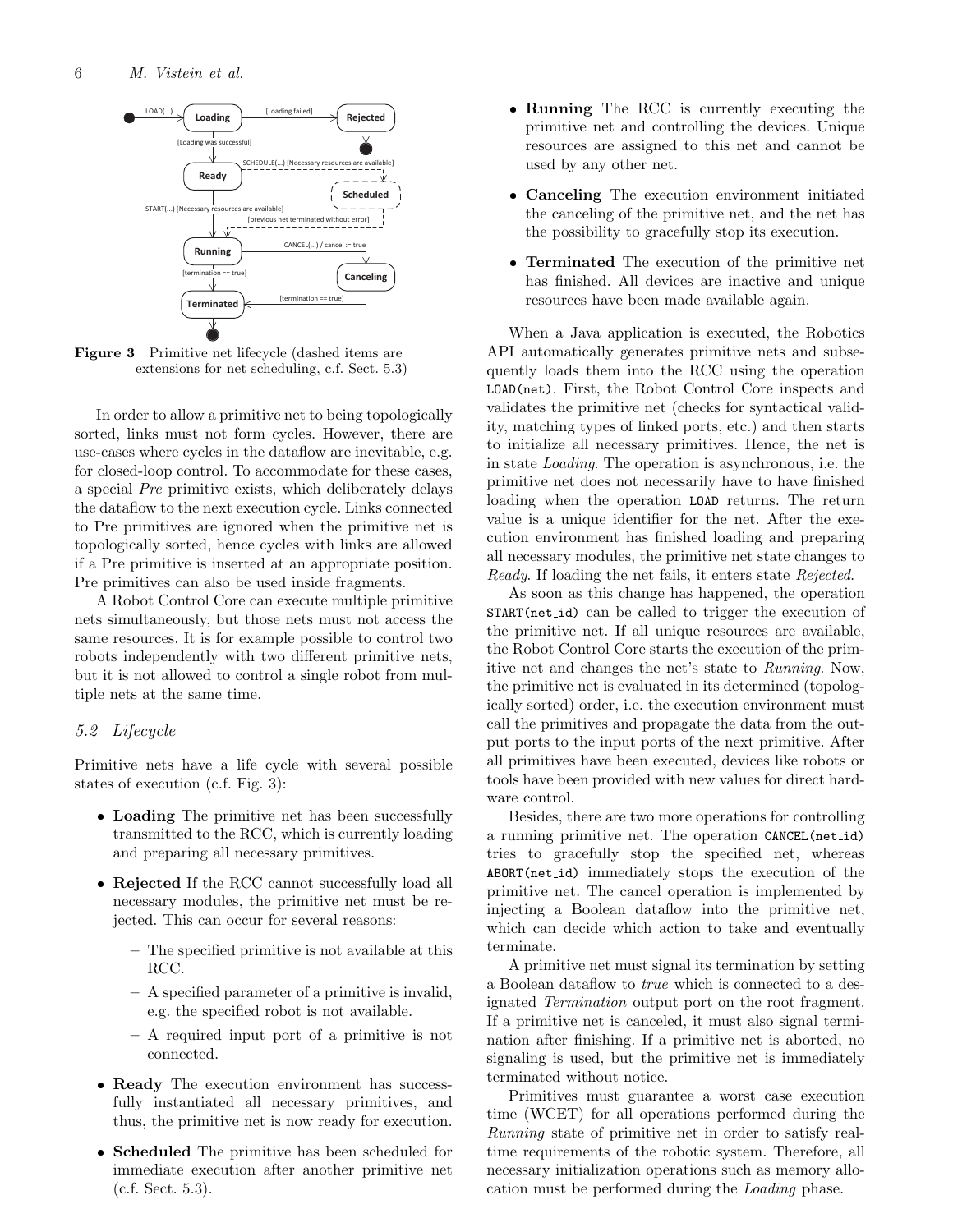#### 5.3 Primitive Net Scheduling

For some applications like e.g. motion blending, it is desirable to be able to switch from one primitive net (the first motion) to another primitive net (the second motion) without the robot needing to stop. Embedding both motions into a single primitive net is possible, but creates huge primitive nets and requires hard-to-understand code instead of simple successive motion commands in the high-level programming language. Furthermore, it is not possible to specify an infinite chain of motions, because a primitive net can only be started once it has been completely specified.

Real-time guarantees can only be given within one primitive net. Because the high-level programming language cannot guarantee any timing limits, it cannot be assumed that a successive primitive net will be completely loaded on the RCC before the currently running primitive net is finished. Therefore, a device may never be in an unstable state (e.g. moving, applying force) after a primitive net has finished, if there is no successor completely loaded and waiting for execution.

With the primitive net scheduling feature, it is possible to request a second primitive net  $(N_s)$  to be executed right after a specified first primitive net  $(N_p)$  has terminated. The RCC guarantees that no temporal gap will occur between the execution of both commands, if the second primitive net was completely loaded and initialized before the first primitive net terminates. By encapsulating distinct motion tasks in separate primitive net and sequentially submitting (and scheduling) those nets to the RCC, it is now possible to use standard language features to handle motion blending on the robotics application level. Even infinite chains of motions with motion blending are possible.

If a primitive net  $N_s$  has been successfully scheduled for execution after another primitive net  $N_p$ , it enters the dedicated Scheduled state (cf. Fig. 3). The primitive net  $N_p$  will be notified using an injected Boolean Takeover dataflow. The primitive net  $N_p$  can then decide to terminate prematurely and to allow being taken over. If the primitive net  $N_p$  terminates without error, the primitive net  $N_s$  will be executed in the next cycle, i.e. there is no gap and the interval between the last execution cycle of  $N_p$  and the first execution cycle of  $N_s$  is equal to the interval between two execution cycles within one primitive net.

Fig. 4 shows two possible execution traces for scheduling one primitive net  $N_s$  for execution after another one  $(N_p)$ . In case (a), the primitive net  $N_s$  enters state scheduled (S) before the currently running primitive net  $N_p$  is in an interval in which it allows being taken over (marked with TA). In the first execution cycle during this interval, the primitive net  $N_p$  detects that a scheduled primitive net is waiting and thus is terminating prematurely, and the primitive net  $N_s$  is immediately started. In case (b), the primitive net  $N_s$  was scheduled too late, i.e. it reached scheduled state (S) after the TA interval of the running primitive net. The primitive net  $N_p$  contin-





ues execution until its regular end and terminates, which immediately triggers the execution of primitive net  $N_s$ . This net however has to take care of a different starting situation.

Primitive nets are allowed to silently ignore takeover requests, but may never require to be taken over. If there is no successor, a primitive net must always be able to reach a safe and stable state, i.e. bringing all actuators to halt and remove any potential dangerous situation like applying force at at workpiece before terminating. On the other side, primitive nets aiming at taking over another primitive net must deal with the case that the predecessor has terminated regularly without giving the opportunity to take over prematurely. Special care must be taken for resources occupied by primitive nets, because scheduled primitive nets will most likely require resources which are currently in use. Scheduled primitive nets are allowed to use any resource that is in use by the primitive net on which they are scheduled, plus any resource which is not in use at the time of scheduling. Such unused resources must be immediately allocated to the scheduled primitive net to prevent other primitive nets from using these resources while the scheduled primitive net is waiting.

To support motion blending, the first running primitive net, which cannot know details about the following motion, must be able to terminate prematurely on a given blending condition, and the following primitive net must be able to take over at this particular point. The robot might be still moving with considerable velocity. The Robotics API or any high-level planning and execution layers must use information about the preceding motion to craft a primitive net which is capable of taking over the motion. A condition to decide when to allow being taken over can for example be if a certain percentage of the motion distance has passed. Using this scheduling mechanism, motion blending can be performed only on a best-effort basis. Depending on the load of the high-level system and the speed of e.g. planning algorithms, blending motions may or may not be successful. However, it is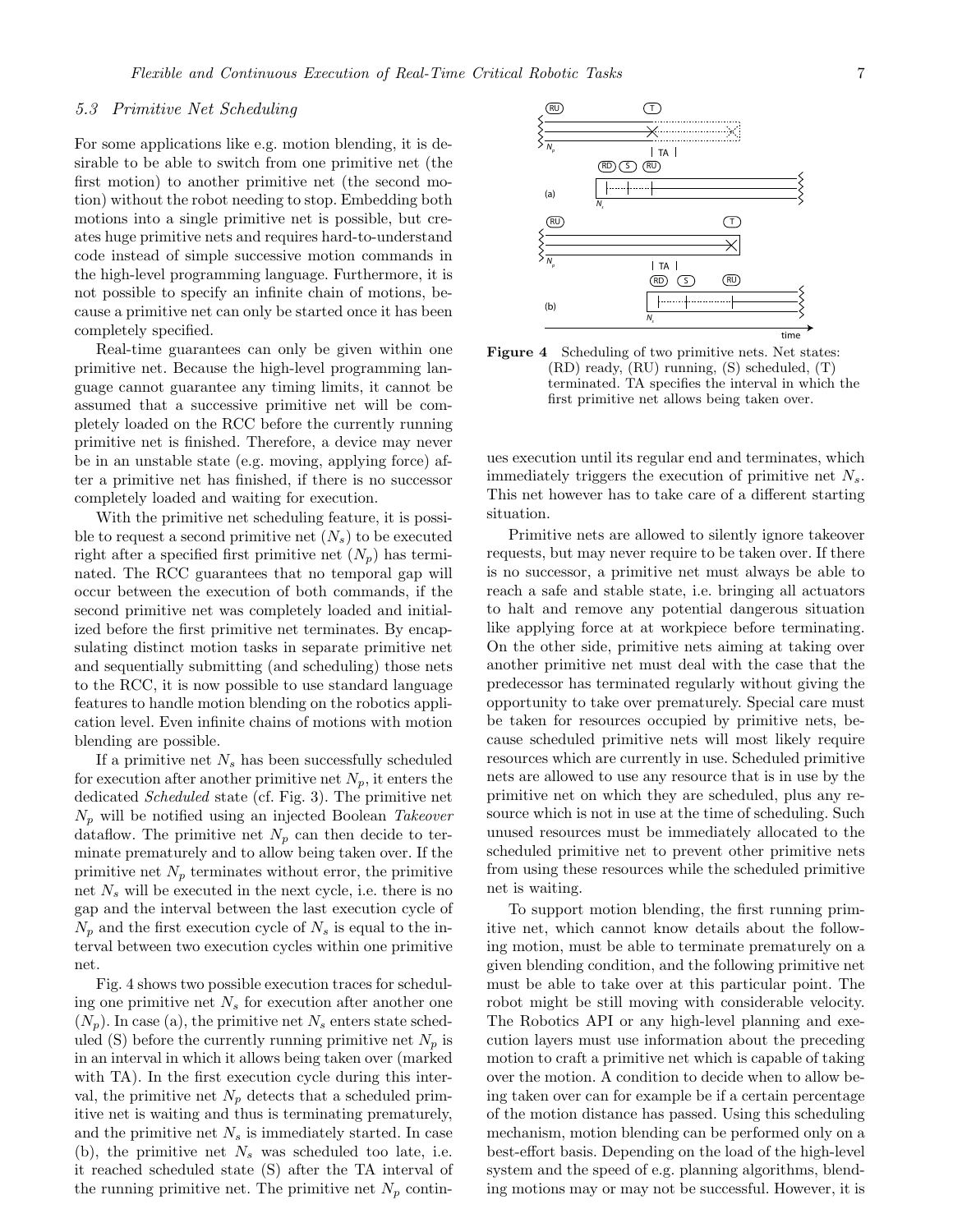

guaranteed that no unsafe situation can occur in which devices lack necessary control. If it is not acceptable that at a certain position the blending of two motions occasionally fails, those motions must be forced into one large primitive net, or more complex motion types like splines (Horsch and Jüttler, 1998) should be considered.

# 6 Examples

The concepts of the realtime primitives interface and the execution of primitive nets are demonstrated with two short examples. The first example demonstrates one primitive net with its internal structure. The second example covers the real-time switching between two primitive nets for motion blending. Additionally, a complete application example is given.

# 6.1 Single Primitive Net

Fig. 5 shows an exemplary primitive net, consisting of four primitives and three links. This example is designed for the illustration of RPI and therefore is simplified in comparison to the primitive nets automatically generated by the Robotics API. The TrajectoryPlanner primitive generates a trajectory in Cartesian space (for some motion center point (MCP) in a given frame F) during its construction phase. In each execution cycle, a new point of the trajectory is delivered to the Transformation primitive which transforms this point to Cartesian coordinates of the robot flange in the robot base coordinate system. These coordinates are then converted to an array of joint values by the InverseKinematics primitive and finally used as input values of the Robot primitive. After all primitives have been executed, the new set-points for all actuators are provided to the respective hardware drivers. Due to the topological sorting, new set-points can be generated starting from the first execution cycle.

#### 6.2 Primitive Net Scheduling

The following example demonstrates how primitive net scheduling and fragments can be employed for motion blending. Two primitive nets are necessary for making a robot follow the Cartesian trajectory from Fig. 1. The first primitive net specifies a linear motion from point A to C which can be taken over at point B. The second primitive net is more complex as it specifies two possible initial states: (1) If the last primitive net could be taken over, move from B to D on an curved path. (2) If the last primitive net could not be taken over, move linearly from C to D. Finally, if point D has been reached, continue moving linearly to point E. Fig. 6 and 7 show the real-time primitive nets that solve this task. Lst. 1



Figure 6 Primitive net for a motion from point A to C





| for(int i = 1; i < 10; i++) {     |  |  |  |  |  |
|-----------------------------------|--|--|--|--|--|
| robot.lin(pointC).beginExecute(); |  |  |  |  |  |
| robot.lin(pointE).beginExecute(); |  |  |  |  |  |
|                                   |  |  |  |  |  |

Listing 1 Java code for example motion program

shows the corresponding Robotics API program in Java for executing these two motions in a loop (for details see Schierl et al., 2012a).

The first primitive net (cf. Fig. 6) contains a Trajectory Fragment which internally calculates the trajectory and, in every execution cycle, delivers a new set-point to the robot. The  $TakeOver$  primitive returns true on its output if another primitive net is scheduled. The Point B Reached Fragment is only activated and thus evaluated in case of a scheduled successor primitive net. If either this fragment decides that point B has been reached or the main trajectory fragment has finished the motion, the primitive net will signal termination to the root fragment's Terminate port (by combining both Boolean outputs using an OR primitive).

The second primitive net (cf. Fig. 7) employs two special fragments Start at C Fragment and Start at B Fragment which can decide whether the motion was started at point B or C respectively. Depending on the outcome of these fragments, either the trajectory fragment for the motion from C to D or from B to D is activated. Both fragments can be quite large, but the performance impact is reduced because the content of one fragment remains constantly inactive. After either fragment has finished, the final fragment for the motion from D to E is activated.

## 6.3 Application example

The use of primitive nets and scheduling was demonstrated in a factory application which was especially developed for the final presentation of the SoftRobot project. This application includes a mobile platform which carries raw workpiece parts in supply boxes to a workbench with two KUKA lightweight robots. Those robots cooperatively lift the heavy supply boxes from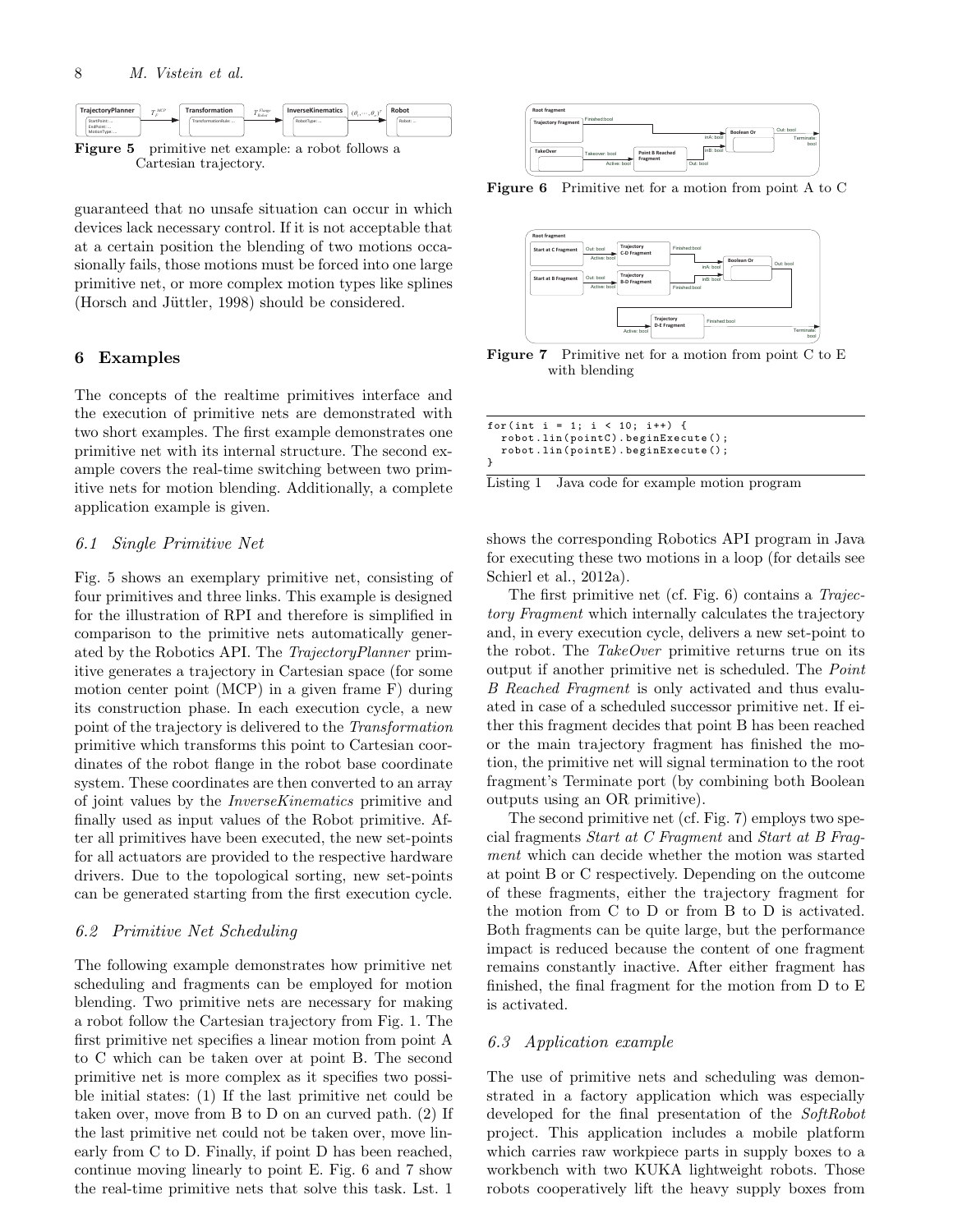the platform onto the workbench, before assembling the workpieces from their parts. To perform these complex tasks, a great amount of real-time cooperation and coordination is required. For example, lifting the supply boxes from the platform to the workbench is performed with several linear motions which must be perfectly synchronized between both robots in order neither to damage the robots nor the supply boxes. To achieve a smooth and fast movement, each linear motion must also be blended into the next one. The assembly of the workpieces is also done cooperatively. The workpieces consist of two parts which must be assembled and then screwed together. Each part is fetched by one robot from the supply boxes. While one robot holds the base part, the top part is inserted by the second robot. Using the built-in force-torque sensors of the lightweight robots, it is possible to detect when the top piece is completely inserted. While the first robot continues holding the assembled workpiece, the second robot uses an attached electric screw-driver to fetch a screw from a magazine and screwing both parts together. The impedance controller of the lightweight robot is employed to apply the force required for screwing. A video of the application can be found at http://video.isse.de/factory.

## 7 Requirement Revisited

After having introduced all features of the Realtime Primitive Interface, it is now time to recapitulate the requirements identified in Section 2.

- 1. Usability. Using the Activity Interface of the Robotics API, programs can be written such as demonstrated in Listing 1. The syntax is very close to the traditional programming languages, hiding all implementation details and real-time issues from the application developer.
- 2. Multi robot systems. By adding multiple actuator primitives into the same primitive net, multiple devices can be controlled synchronously. If no synchronous execution is required, it is also possible to execute multiple primitive nets, each controlling its own device independently. There are special classes provided in the Robotics API which can dynamically combine multiple robots to form a cooperating machine.
- 3. Sensor support. Sensors are integrated as primitives which provide the current measurement value at a very high frequency. Using this value, all kinds of calculations can be performed e.g. to adjust the planned robot motion to external sensor values.
- 4. Extensibility. New sensors and actuators can be integrated by implementing a corresponding driver in the Robot Control Core. By providing the appropriate classes within the Robotics API, access

to these devices can be provided to application developers. If the logical interface of a device does not differ from an existing device, applications can use the new device without the need of any change in code.

5. Special industrial robotics concepts. Using the command scheduling feature, it is possible to implement features like motion blending or compliant motions in a safe way, without the need of encapsulating the whole program into a single, huge command.

## 8 Implementation

Within the SoftRobot project, a complete reference implementation of the architecture described in Section 3 has been created. The Robot Control Core has been developed using the Orocos framework created by Bruyninckx (2001) and is therefore called OrocosRCC. The OrocosRCC runs under Linux with real-time extensions (RTAI or Xenomai) and also features a Windows version for testing purposes (without any real-time guarantees).

The OrocosRCC currently provides drivers for KUKA lightweight robots (LWR) using the Fast Research Interface (FRI, c.f. Schreiber et al. (2010)). Using this interface, stable robot control is possible using the OrocosRCC at cycle times of 2ms. At least two robots can be synchronously controlled at this speed by one single controller. Besides KUKA lightweight robots, the OrocosRCC also provides support for controlling a KUKA youBot consisting of a 5-DOF manipulator mounted on a 3-DOF mobile platform. Manipulator and platform are controlled using a proprietary protocol over the EtherCAT connection provided by the devices. A recent addition was the possibility to control a Staubli TX90 robot with uniVAL, using the CiA 402 device profile (IEC 61800-7-201, 2007; IEC 61800-7-301, 2007) over EtherCAT. Furthermore, it is possible to control a Segway RMP-50 omnidirectional platform which is connected using CAN over USB.

The driver module controlling a single robot is running an a high-priority real-time thread. By using the scheduling mechanisms provided by the real-time operating system, we can guarantee deterministic cycle times for hardware control as low as 500 µs. Some hardware devices require to synchronize the device driver with the device's clock (e.g. the RCC device driver must be synchronized to SYNC0 events on an EtherCAT bus). In this case, the device driver has to implement some form of PI controller to adjust to the given work cycle.

Primitive nets are executed within their own thread using a fixed cycle time. All hardware devices which need to be synchronized must be controlled from within the same primitive net. By adhering to that rule, it can be guaranteed that all device drivers are provided with new set-points at the same time. Because different devices may run at different cycle times, it can be necessary for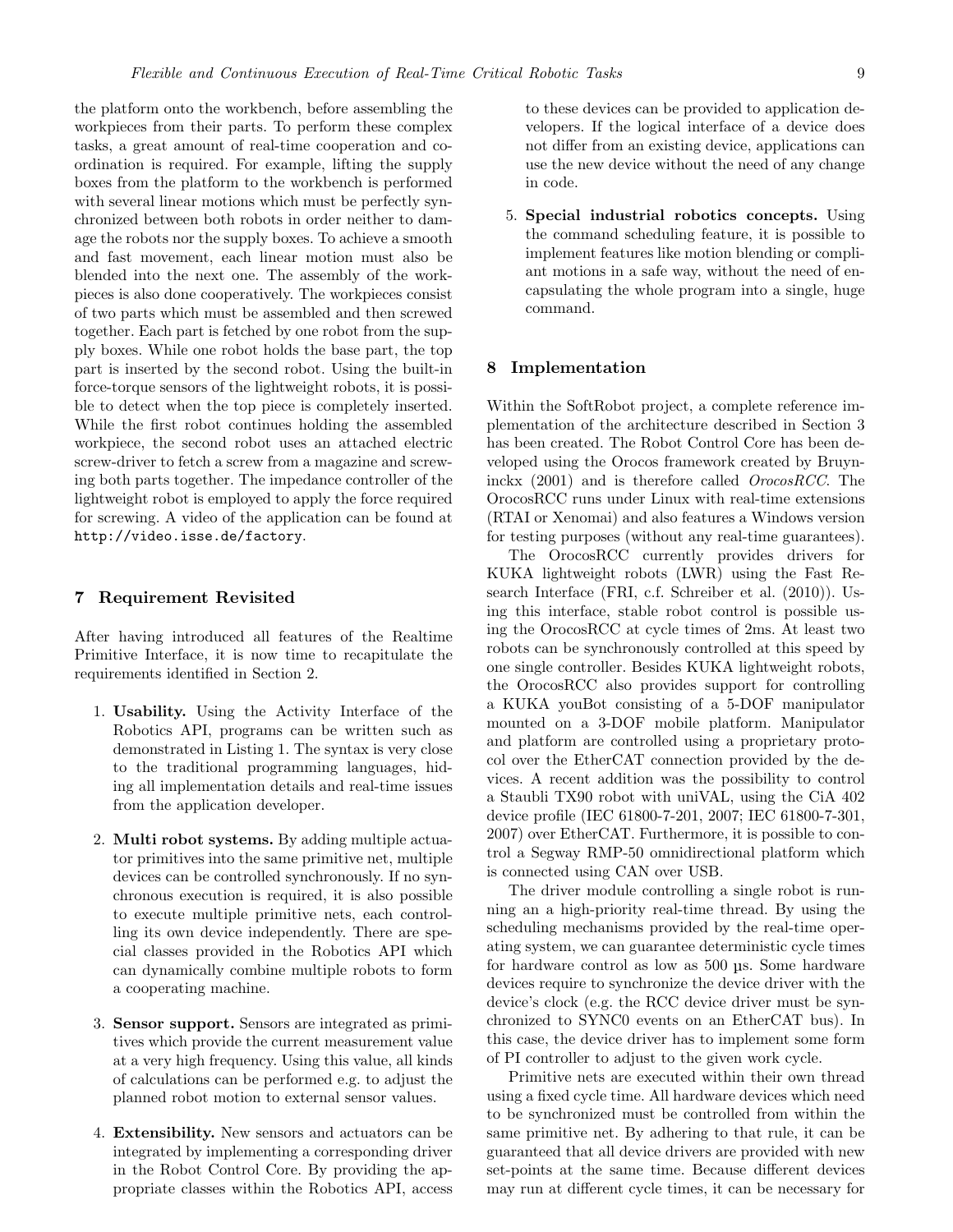| Device        | Cycle Time                     | Protocol        |
|---------------|--------------------------------|-----------------|
| KUKA LWR      | $2 \text{ ms} - 12 \text{ ms}$ | FRI over UDP    |
| Staubli TX90  | $2 \text{ ms} - 4 \text{ ms}$  | CiA 402 over EC |
| KUKA youBot   | $4 \text{ ms}$                 | Prop. over EC   |
| Segway RMP-50 | $50 \text{ ms}$                | CAN over USB    |

| <b>Table 1</b> Supported hardware with tested cycle times for |
|---------------------------------------------------------------|
| hardware control. Primitive nets have been                    |
| executed with 2 ms cycle time in all experiments.             |

the device drivers to calculate smoothed set-points if the primitive net cycle and the hardware control cycle are not perfectly synchronous. Usually primitive nets are not synchronized to hardware drivers, because several different pieces of hardware can run at different clock cycles, and it is not always possible to synchronize all clocks.

Table 1 shows an overview of hardware experimentally tested with our Robot Control Core. All primitive nets have been executed with a cycle time of 2 ms. Hardware control cycle times vary for different types of hardware and are usually lower than the primitive net cycle time. Otherwise there would not be a new set-point for each hardware control cycle, and the hardware driver would need to interpolate the given set-points.

The communication between the Robotics API and the OrocosRCC is performed using TCP/IP sockets. For debugging and development purposes, the OrocosRCC includes an HTTP server, which serves XML pages with status information and receives new primitive nets encoded in XML. For production use, a special TCP/IP based protocol is used to avoid the overhead of HTTP and XML. Using this protocol, the Robotics API can transfer new primitive nets and can control the lifecycle of each primitive net.

There are special primitives which support non realtime data exchange between a running primitive net and the controlling Java application. Using this mechanism, it is e.g. possible to react to events detected by a sensor. However, this communication link cannot guarantee any time limits and therefore cannot be used to react to events where a guaranteed response time is needed. Those events must be completely handled within the primitive net.

# 9 Conclusion

Hardware control and continuous execution of real-time critical robotic tasks can be performed using a Robot Control Core and the concepts described in this article. Using the SoftRobot architecture with the Robotics API on top of the Robot Control Core, the development of robotics application completely integrated in modern software engineering methods becomes possible. Synchronized real-time control of multiple robots and integration with tools and sensors is thus made available to Java programs. Based on the Java language, a broad variety of tools, libraries, etc. is readily available which aids the development of applications.

There are plans of extending the current primitive net scheduling mechanism to support a finer grade of scheduling rules. Currently all primitive nets which want to take over a running net must be capable of handling multiple different initial situations depending whether scheduling was successful or not. It is planned to extend the scheduling mechanism to select a successing primitive net depending on the result value provided by the previous net. Using this mechanisms, the distinction of cases is delegated to the RCC, allowing for smaller primitive nets and faster freeing of unused resources.

## References

- A. Angerer, A. Hoffmann, A. Schierl, M. Vistein, and W. Reif. The Robotics API: An object-oriented framework for modeling industrial robotics applications. In Proc. 2010 IEEE/RSJ Intl. Conf. on Intell. Robots and Systems, Taipeh, Taiwan, pages 4036–4041. IEEE, Oct. 2010.
- L. B. Becker and C. E. Pereira. SIMOO-RT An object oriented framework for the development of real-time industrial automation systems. IEEE Transactions on Robotics and Automation, 18(4):421–430, Aug. 2002.
- C. Blume and W. Jakob. Programming Languages for Industrial Robots. Springer-Verlag, 1986.
- R. P. Bonasso, D. Kortenkamp, D. P. Miller, and M. Slack. Experiences with an architecture for intelligent, reactive agents. J. of Experimental and Theoretical Artificial Intelligence, 9:237–256, 1995.
- J.-J. Borrelly, E. Coste-Manière, B. Espiau, K. Kapellos, R. Pissard-Gibollet, D. Simon, and N. Turro. The ORCCAD architecture. Intl. Journal of Robotics Research, 17(4):338–359, Apr. 1998.
- O. Brock, J. Kuffner, and J. Xiao. Motion for manipulation tasks. In B. Siciliano and O. Khatib, editors, Springer Handbook of Robotics, chapter 26, pages 615– 645. Springer, Berlin, Heidelberg, 2008.
- H. Bruyninckx. Open robot control software: the ORO-COS project. In Proc. 2001 IEEE Intl. Conf. on Robot. & Autom., Seoul, Korea, pages 2523–2528. IEEE, May 2001.
- B. Finkemeyer, T. Kröger, and F. M. Wahl. Placing of objects in unknown environments. In Proc. 9th IEEE Intl. Conf. on Methods and Models in Automation and Robotics, pages 975–980, Miedzyzdroje, Poland, Aug. 2003.
- N. Halbwachs, P. Caspi, P. Raymond, and D. Pilaud. The synchronous dataflow programming language LUS-TRE. Proceedings of the IEEE, 79(9):1305–1320, Sept. 1991.